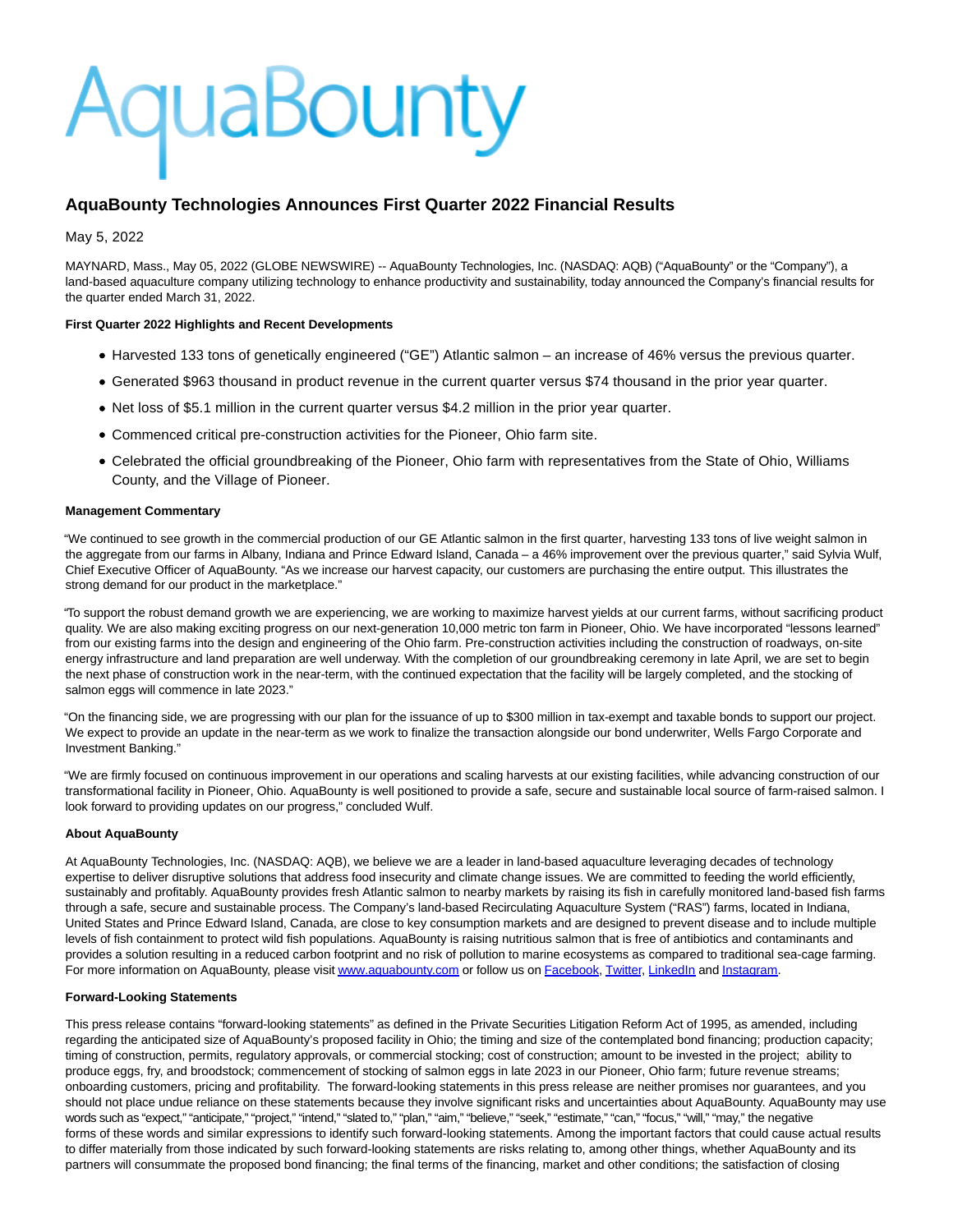conditions; the impact of the bond offering on AquaBounty's financial condition, credit rating and stock price; whether AquaBounty will need to and be able to raise additional equity capital; whether AquaBounty will be able to service the bond commitments, be able to secure required regulatory approvals and permits, be able to profitably construct and operate the Pioneer, Ohio farm; AquaBounty's business and financial condition, and the impact of general economic, public health, industry or political conditions in the United States or internationally. Forward-looking statements speak only as of the date hereof, and, except as required by law, AquaBounty undertakes no obligation to update or revise these forward-looking statements. For additional information regarding these and other risks faced by us, please refer to our public filings with the Securities and Exchange Commission ("SEC"), available on the Investors section of our website at www.aquabounty.com and on the SEC's website at [www.sec.gov.](https://www.globenewswire.com/Tracker?data=PbX1vSIx64pPvxwn2iV7ZMJwNECOXmdrBxX037Wk_AIMsdAjCYmGiH7sG3xk-jsFskNj4s_Co3Jd1tDdLcY5kNKCxJ9W05HfTHyDW4Xc4RorZ7WdtY9iAQmNtfT3nBd03S410_RySSjWOF5OoFOqA1ylEJbHAUk6yeV7L5TQrG0rmEo07PBQQqrm0W3ooh_CL8Yjf9mFLI31Dfn4p8LQuDXPXBaIQ5OAsDflIJpDbqk=)

This press release does not constitute an offer to sell or a solicitation of an offer to buy the bonds described herein, nor shall there be any sale of these bonds in any state or jurisdiction in which such offer, solicitation or sale would be unlawful.

#### **Company Contact:**

AquaBounty Technologies Dave Conley Corporate Communications (613) 294-3078

### **Investor Relations:**

Greg Falesnik or Luke Zimmerman MZ Group - MZ North America (949) 259-4987 [AQB@mzgroup.us](https://www.globenewswire.com/Tracker?data=XkoIPzbTnAW5bcVk3c6u_5UgpfsTOfrgx9Zcm3yZVUCY_pq1P7CwdURhBDuMM2zS3ONC5GbFunOmu6azHpqnckt4yAeLpOwvbhgcYajxi3-6bPq4TDDIu8-wA8elS-K_yAk-K1SdCjwPcI2n418iv2uI7XSIBt3gko9MPe91oMPxIOUQ_Ph1dp3OLnZFIp_lVnmoJ6GII4QqPXTwTS0GODZuwOMEAPypzRcwoMRzoU4=)

#### **AquaBounty Technologies, Inc. Condensed Consolidated Balance Sheets (unaudited)**

|                                                                                     | March 31,         |    | December 31,    |  |
|-------------------------------------------------------------------------------------|-------------------|----|-----------------|--|
|                                                                                     | 2022              |    | 2021            |  |
| <b>Assets</b>                                                                       |                   |    |                 |  |
| Current assets:                                                                     |                   |    |                 |  |
| Cash and cash equivalents                                                           | \$<br>75,509,793  | \$ | 88,454,988      |  |
| Marketable securities                                                               | 103,365,156       |    | 101,773,781     |  |
| Inventory                                                                           | 1,675,682         |    | 1,259,910       |  |
| Prepaid expenses and other current assets                                           | 1,695,159         |    | 1,536,484       |  |
| <b>Total current assets</b>                                                         | 182,245,790       |    | 193,025,163     |  |
| Property, plant and equipment, net                                                  | 37,828,165        |    | 33,815,119      |  |
| Right of use assets, net                                                            | 269,426           |    | 284,320         |  |
| Intangible assets, net                                                              | 228,417           |    | 231,842         |  |
| Restricted cash                                                                     | 1,000,000         |    | 1,000,000       |  |
| Other assets                                                                        | 75,957            |    | 79,548          |  |
| Total assets                                                                        | \$<br>221,647,755 | \$ | 228,435,992     |  |
|                                                                                     |                   |    |                 |  |
| Liabilities and stockholders' equity                                                |                   |    |                 |  |
| Current liabilities:                                                                |                   |    |                 |  |
| Accounts payable and accrued liabilities                                            | \$<br>2,913,028   | \$ | 4,317,615       |  |
| Accrued employee compensation                                                       | 512,173           |    | 874,589         |  |
| Current debt                                                                        | 657,828           |    | 627,365         |  |
| Other current liabilities                                                           | 67,497            |    | 66,269          |  |
| <b>Total current liabilities</b>                                                    | 4,150,526         |    | 5,885,838       |  |
| Long-term lease obligations                                                         | 206,734           |    | 224,058         |  |
| Long-term debt, net                                                                 | 8,419,290         |    | 8,523,333       |  |
| <b>Total liabilities</b>                                                            | 12,776,550        |    | 14,633,229      |  |
| Commitments and contingencies                                                       |                   |    |                 |  |
| Stockholders' equity:                                                               |                   |    |                 |  |
| Common stock, \$0.001 par value, 80,000,000 shares authorized at March 31, 2022 and |                   |    |                 |  |
| December 31, 2021; 71,109,701 and 71,025,738 shares outstanding at March 31, 2022   |                   |    |                 |  |
| and December 31, 2021, respectively                                                 | 71,110            |    | 71,026          |  |
| Additional paid-in capital                                                          | 385,063,351       |    | 384,852,107     |  |
| Accumulated other comprehensive loss                                                | (286, 748)        |    | (255, 588)      |  |
| Accumulated deficit                                                                 | (175, 976, 508)   |    | (170, 864, 782) |  |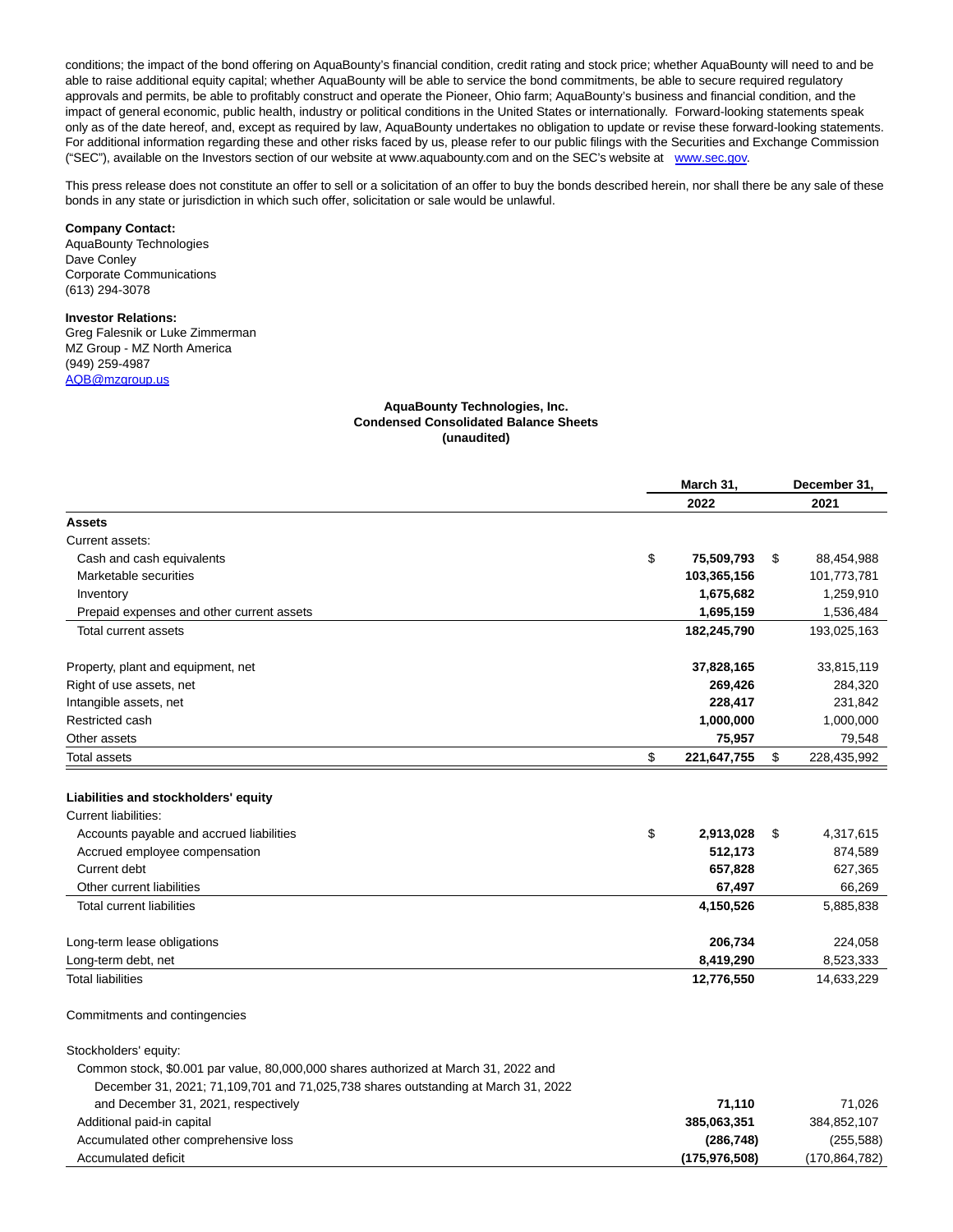| Total stockholders' equity                 | 208.871.205 |  | 213.802.763 |
|--------------------------------------------|-------------|--|-------------|
|                                            |             |  |             |
| Total liabilities and stockholders' equity | 221,647,755 |  | 228,435,992 |

#### **AquaBounty Technologies, Inc.**

**Condensed Consolidated Statements of Operations and Comprehensive Loss**

**(unaudited)**

|                                                                                         | <b>Three Months Ended</b><br>March 31, |               |    |               |
|-----------------------------------------------------------------------------------------|----------------------------------------|---------------|----|---------------|
|                                                                                         |                                        | 2022          |    | 2021          |
| <b>Revenues</b>                                                                         |                                        |               |    |               |
| Product revenues                                                                        | \$                                     | 962,881       | \$ | 74,372        |
| <b>Costs and expenses</b>                                                               |                                        |               |    |               |
| Product costs                                                                           |                                        | 3,275,690     |    | 1,554,655     |
| Sales and marketing                                                                     |                                        | 247,572       |    | 318,635       |
| Research and development                                                                |                                        | 167,189       |    | 500,620       |
| General and administrative                                                              |                                        | 2,376,236     |    | 1,785,510     |
| Total costs and expenses                                                                |                                        | 6,066,687     |    | 4,159,420     |
| <b>Operating loss</b>                                                                   |                                        | (5, 103, 806) |    | (4,085,048)   |
| Other income (expense)                                                                  |                                        |               |    |               |
| Interest expense                                                                        |                                        | (75, 288)     |    | (78, 804)     |
| Other income, net                                                                       |                                        | 67,368        |    | 4,961         |
| Total other income (expense)                                                            |                                        | (7,920)       |    | (73, 843)     |
| <b>Net loss</b>                                                                         | \$                                     | (5, 111, 726) | \$ | (4, 158, 891) |
| Other comprehensive income (loss):                                                      |                                        |               |    |               |
| Foreign currency translation gain                                                       |                                        | 82,905        |    | 80,039        |
| Unrealized loss on marketable securities                                                |                                        | (114, 065)    |    |               |
| Total other comprehensive income (loss)                                                 |                                        | (31, 160)     |    | 80,039        |
| <b>Comprehensive loss</b>                                                               | \$                                     | (5, 142, 886) | \$ | (4,078,852)   |
|                                                                                         |                                        |               |    |               |
| Basic and diluted net loss per share                                                    | \$                                     | $(0.07)$ \$   |    | (0.06)        |
| Weighted average number of Common Shares -                                              |                                        |               |    |               |
| basic and diluted                                                                       |                                        | 71,004,454    |    | 64,550,920    |
| AquaBounty Technologies, Inc.<br><b>Condensed Consolidated Statements of Cash Flows</b> |                                        |               |    |               |

**(unaudited)**

|                                                      |      | Three Months Ended March 31,      |  |  |
|------------------------------------------------------|------|-----------------------------------|--|--|
|                                                      | 2022 | 2021                              |  |  |
| <b>Operating activities</b>                          |      |                                   |  |  |
| Net loss                                             | \$   | $(5,111,726)$ \$<br>(4, 158, 891) |  |  |
| Adjustment to reconcile net loss to net cash used in |      |                                   |  |  |
| operating activities:                                |      |                                   |  |  |
| Depreciation and amortization                        |      | 490,563<br>422,185                |  |  |
| Share-based compensation                             |      | 211,328<br>129,715                |  |  |
| Other non-cash charge                                |      | 4,251<br>4,203                    |  |  |
| Changes in operating assets and liabilities:         |      |                                   |  |  |
| Inventory                                            |      | (411,794)<br>(577, 154)           |  |  |
| Prepaid expenses and other assets                    |      | (139, 671)<br>(63,966)            |  |  |
| Accounts payable and accrued liabilities             |      | (211, 347)<br>(6, 949)            |  |  |
| Accrued employee compensation                        |      | (362, 416)<br>(63, 139)           |  |  |
| Net cash used in operating activities                |      | (5,326,414)<br>(4,518,394)        |  |  |